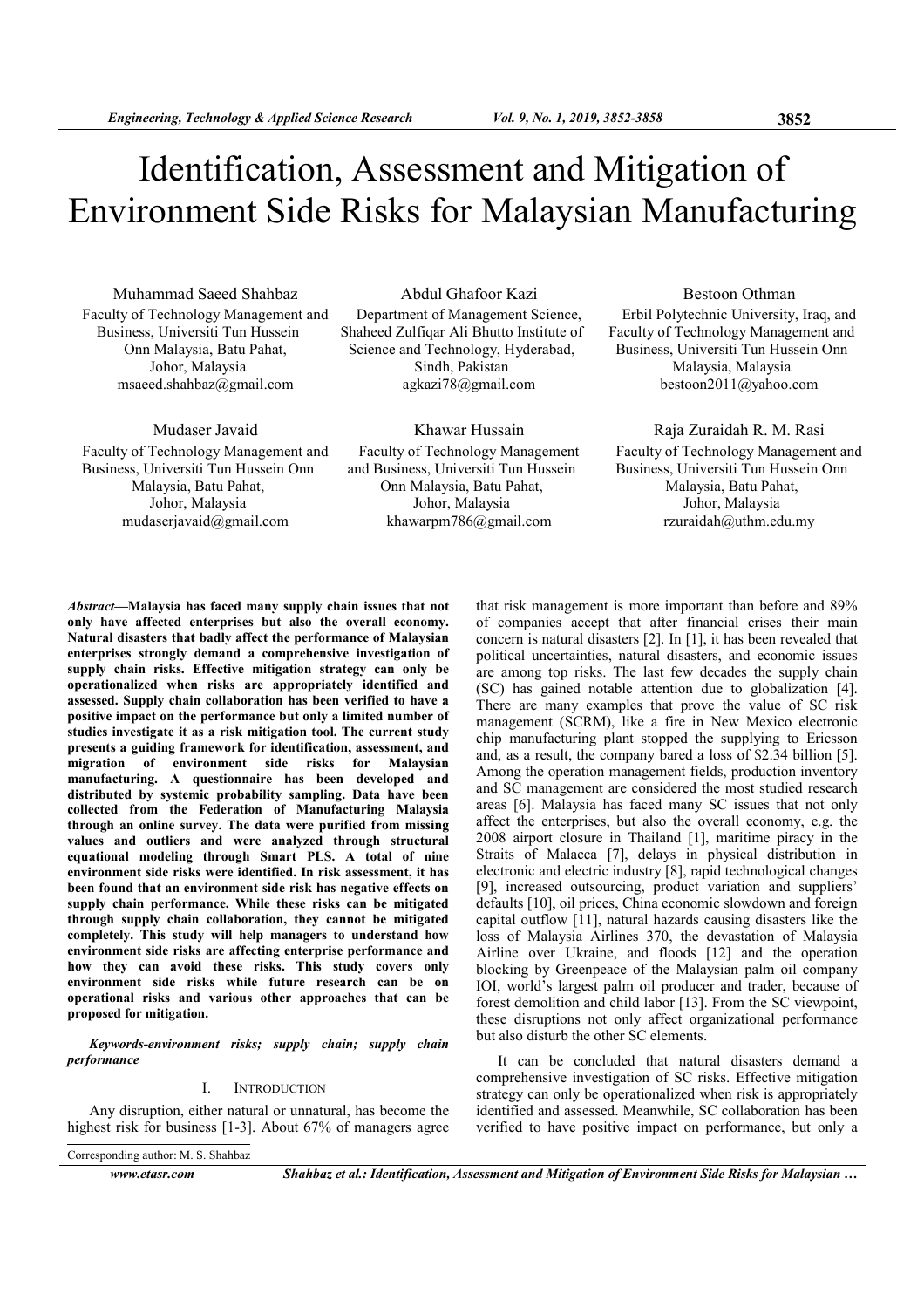limited number of studies investigate it as a risk mitigation tool. The current study proposes a guiding framework for identification, assessment, and mitigation of environment side risks for Malaysian manufacturing.

#### II. LITERATURE REVIEW

# A. Supply Chain Risk Management (SCRM)

SCRM is vast in its objectives and has become more complex [14]. There is no clear definition of SCRM [15-17]. This study adopts the definition of SCRM as "the identification and management of risks for the supply chain, through a coordinated approach amongst supply chain members, to reduce supply chain vulnerability as a whole" [18] for several reasons. First, this definition covers all processes of SCRM, Second, this study aims to reduce vulnerability as a whole that means it focuses on the whole SC and all its members, not an organization only. Third, this definition proposed coordination among members as a mitigation strategy that is the current study's suggestion. Last, this definition conceptualizes the SC risks as does the current study.

# B. Risks Identification

Effective risk management can only be made possible if risks are properly identified, whether it is dealing with quality or safety challenges, supply shortages, legal issues, security problems, regulatory and environmental compliance, natural disasters, or terrorism. Risk sources are "any variables which cannot be predicted with certainty and from which disruptions can emerge" [19]. Risk sources have become more essential as SC becomes more complex and modern. SCRM can be categorized according to its risk sources [20]. Authors in [9] revealed that the main function of SCRM is to identify the potential risk sources. Authors in [21] studied 90 articles on SC risk sources and concluded that 25% of articles used only supply side risks and very few applied disruption risks. This study follows the criteria of [22] and generates a pool of items, then by pretesting, pilot testing, and exploratory factor analysis purifies the items.

## C. Environment Side Risks

Environment side risks have low probability but high consequences [23]. Natural disasters create hurdles in operations [24]. It has been mentioned above that nature can disrupt not only one enterprise but also the whole SC system. Fires in forests and peat have become a global threat. Smokes from these fires killed about 110000 humans in Southeast Asia and caused huge global warming through carbon emissions [25]. In some countries, regulations are a big hurdle in starting a business or operate it effectively. Administrative decisions sometimes can affect the performance badly [26] as do regulatory laws [27]. According to [28], any change in the political environment due to new laws or modifications in the old ones causes disruption in SC operations and may increase cost or even sometimes halt production. It has been proved that regulation disruptions reduce shareholder's wealth by 3.8% [28]. Environment side risks categories are political instability, macroeconomic uncertainties, social uncertainties, natural uncertainties like diseases or epidemics, natural disasters, and terror attacks [27].

#### D. Assessment

It has been proved that environment side risks affect performance [29-31]. Relevant studies have been done in other regions, but now there is severe need to apply SCRM in Malaysia. The importance of environment side risks can be realized from the example of the Malaysian palm oil company IOI incident mentioned above [13]. It has been found that environment side risks have variation in effects, some studies found significant effects while some did not. Based on the literature review the below hypothesis has been developed to assess the environment side risks:

 $H<sub>1</sub>$ : Environment side risks have negative effects on supply chain performance for Malaysian manufacturing.

#### E. Supply Chain Performance (SCP)

Deciding for an appropriate combination of performance indicators for measuring SCP is always challenging [32]. Performance measures should have some characteristics like sustainability, relevance, effectiveness, coherence, efficiency, and robustness [33]. Risk sources in SC, and risk mitigation approaches have been adapted from different studies, in which multiple ways were used to measure performance. The current study adopts the indicators of performance measure from [34], which are product quality, order fill capacity, delivery dependability, delivery speed and customer satisfaction as mentioned in Table I. In [34], risk sources and collaboration that affect performance are discussed. The numerous problems of current performance measures and their solutions in detail are discussed. So, [34] is the closest, most updated and comprehensive relevant study, to the best of our knowledge, so that is why this study adopts indicators from there.

TABLE I. DESCRIPTIVE INFORMATION

| <b>Business incorporation</b>         | No. of respondents | $(\%)$ |
|---------------------------------------|--------------------|--------|
| Private Limited                       | 219                | 64     |
| Public Limited                        | 66                 | 20     |
| Partnership                           | 38                 | 11     |
| Sole Proprietorship                   | 19                 |        |
| <b>Employee experience (years)</b>    |                    |        |
| $1-5$                                 | 161                | 48     |
| $6 - 10$                              | 90                 | 26     |
| $11 - 15$                             | 56                 | 16     |
| $16 - 20$                             | 24                 |        |
| 21 and more                           | 11                 |        |
| <b>Departmental position</b>          |                    |        |
| Purchase                              | 34                 | 11     |
| Logistic/supply chain                 | 40                 | 12     |
| Production and operation              | 64                 | 19     |
| Sales and distribution                | 71                 | 21     |
| Finance/HR/IT                         | 70                 | 21     |
| General managers (Director, CEO etc.) | 58                 | 14     |

# F. Mitigation

After a clear understanding of risk, the enterprise needs to take appropriate measures to mitigate it. SCRM practices cover a set of approaches and strategies that effectively and efficiently integrate stakeholders to improve SC and overall business performance [35]. There are numerous approaches to deal with risks, deciding which one to adopt depends upon the situation [36]. According to [37], global SC risk mitigation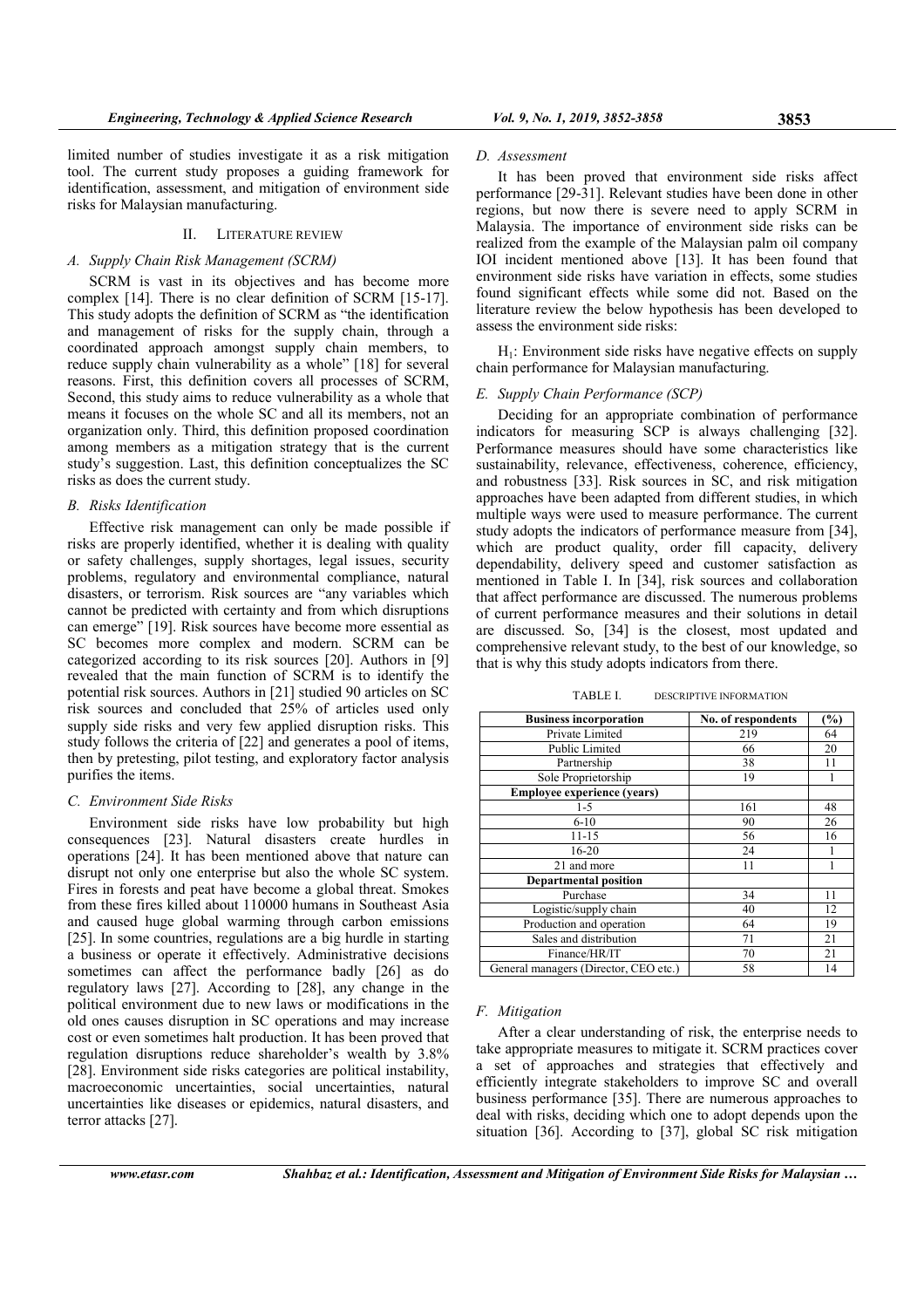strategies are SC collaboration, excess of inventory and other sources, visibility system, redesign of network and product. Authors in [38] summarize SCRM approaches as take the risk (keep excess resources), share the risk (share it with partners), transfer the risk (agreements with suppliers to send all risk to them), reduce the risk (take measures to minimize the intensity of risks), eliminate the risk and monitor the risk (keep eyes on suppliers or any entity that can affect negatively). In [39], 6 SC mitigation strategies are presented: postponement, speculation, hedging, control, security and avoidance. The rapid growth in global SC requires interconnectedness among members. As a result, a high level of interdependency and complexity were developed in the SC [4, 31, 40]. Empirical studies proved that SC collaboration increases performance [41, 42]. Authors in [34] revealed that SC collaboration reduces risks. As an example the auto part supplier Takata Corp. is referred. In March 2006, one of its airbag production facilities was destroyed, but its customers did not face a disruption because Takata's competitors worked together in order to support its customers [43]. Consequently, there are many studies available on SC mitigation approaches. This study is limited to the collaboration with suppliers and customers. Currently, more organizations are depending on their fellows in a SC network, so the competition is not among organizations but among networks [7].

#### G. Supply Chain Collaboration

Authors in [44] reported that currently organizations firmly need to employ collaboration with external partners to meet global challenges. Authors in [45] describe the need for an explanation of the relationship among partners SC in SC collaboration. Authors in [21] state an example of how Japanese automobiles defeated U.S. industry. It is revealed that the only reason behind this success is the high dependability of external collaborative partners. According to a global survey, managers report that the most predominant and daunting risks to their supply chains are those controllable risks associated with the performance of their SC partners [46]. There is a strong bond between an organization's information and joint planning with their stakeholders and organizational performance in risk mitigation [47]. Collaboration with trading partners should be the main focus for better performance [48]. Collaboration has improved approximately 23.7% of enterprises' performance variability [49] and it explained 8.5% of organizations' performance variability in Malaysia [50]. Conclusively, collaboration through information processing has become crucial in highly uncertain environments [51]. It has been revealed that 53% articles in SC consist of theoretical studies while the remaining are empirical or mixed. The majority of empirical studies consist of two major sectors: automobile and electronic. It can be concluded that there is a further need to elaborate on other sectors [52]. Based on the literature review the following hypothesis has been developed

 $H<sub>2</sub>$ : SC collaboration positively moderates the relationship between environment side risks (ER) and SCP.

## H. Research Framework

Figure 1 shows the proposed research framework based on the developed hypotheses. This framework consists of one independent variable (environment side risks) that has a negative effect on the dependent variable (SCP) and one moderator (SC collaboration). It has been proposed that SC collaboration positively moderates the negative relationship between ER and SCP for Malaysian manufacturing companies.



#### III. RESEARCH METHODOLOGY

This is an empirical investigation of the hypotheses. A questionnaire has been distributed by probabilistic systematic sampling to the registered manufacturing organizations in Federation of Manufacturing Malaysia-2017. The total number of listed manufacturing enterprises is 2250 and by applying Krejcie & Morgan sampling technique the sample size should be 331 for 2400 population [53]. A questionnaire to 480 organizations was sent and after 2 reminders within one month, a total of 358 responses were received. The respondents were given 7 options (7-point Likert scale) from strongly disagree to strongly agree for each question. Meanwhile, SCC measurements have been adopted from [21] (Table III).

TABLE II. SCP MEASUREMENTS [21]

| Variable                    | <b>Items</b>                                              |
|-----------------------------|-----------------------------------------------------------|
| Supply chain<br>performance | Quality (overall product or service quality)              |
|                             | Customer satisfaction                                     |
|                             | Order fill capacity (provision of desired quantities on a |
|                             | consistent basis)                                         |
|                             | Delivery speed (time between order and customer delivery) |
|                             | Delivery dependability (anticipated delivery dates and    |
|                             | quantities on a consistent basis)                         |

#### IV. RESULTS AND DISCUSSION

Data have been analyzed through SPSS. At first, special codes have been assigned to all items and data have been put in an SPSS file. The second step was a manual screening of data, responses with high mission values and the same responses were deleted. Furthermore, data have been cleaned from missing values and outliers. Then, descriptive analysis has been performed with two demographics: industry related and employee related. The validity and reliability of the questionnaire have been assessed and lastly, the structural model has been evaluated by multiple regressions.

# A. Descriptive Information

The studied population consists of business incorporations belonging to FMM 2017 and its descriptive information are shown in Table I. Most of the respondents (64%) are from private limited organizations. Most of the respondents have less than 5 years of experience. The highest numbers of respondents are from sales, distribution, finance, HR, IT, and production and operation. Although the lowest number is from purchase, still it is enough for representation.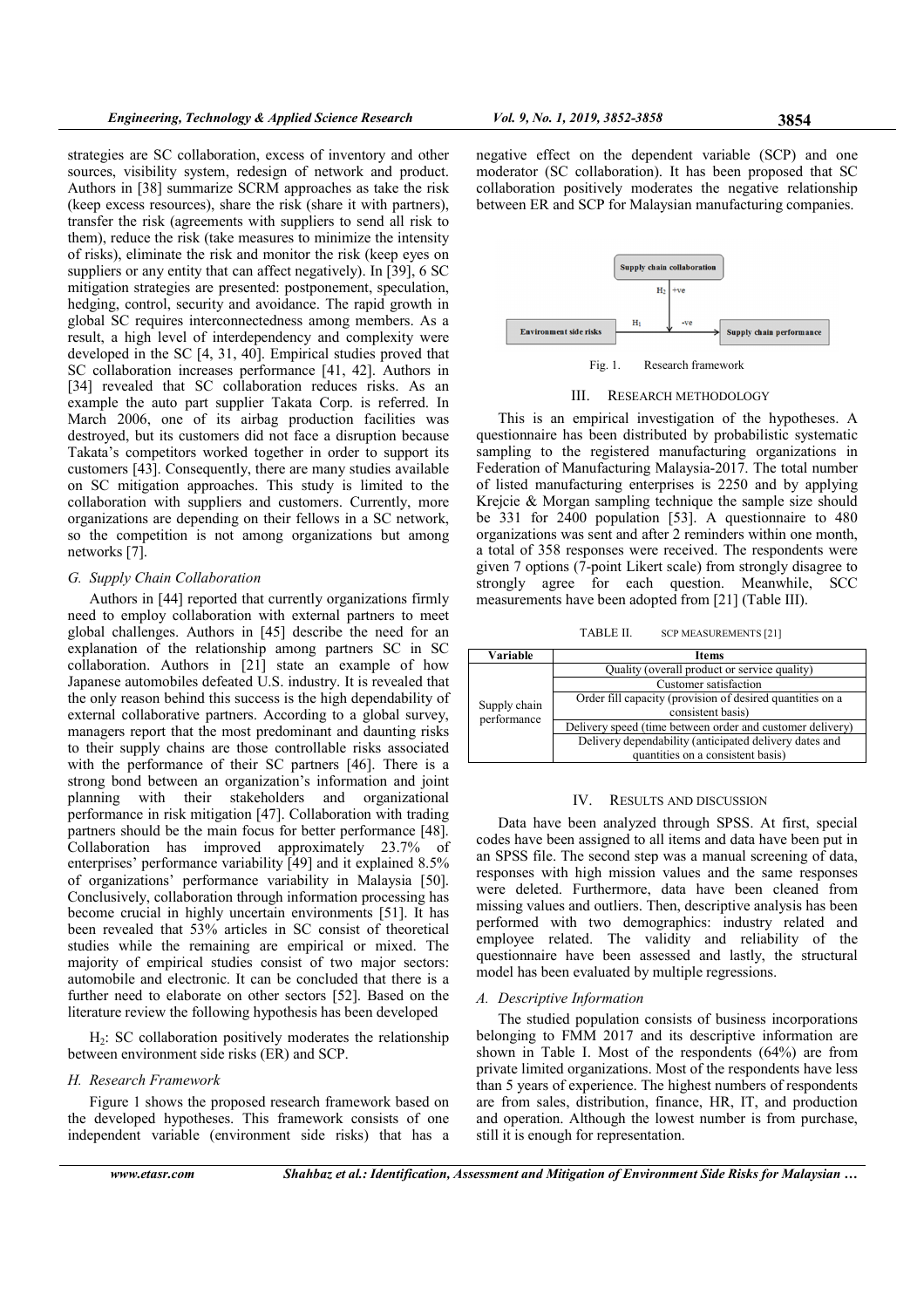## B. Measurement Model

Reliability and validity are crucial for the quality of any research [54]. This study calculated composite reliability, convergent validity, and discriminant validity to verify the measurement model. Smart PLS 3 has been used for reliability and validity. Figure 2 shows the PLS algorithm results for a direct relationship while Figure 3 illustrates the PLS bootstrapping for the direct model. Moderation hierarchy analysis has been applied to assess mitigation. Figure 4 explains the PLS algorithm for the moderation model and Figure 5 shows the PLS bootstrapping for the moderation model.



Fig. 4. PLS algorithm for the moderation model



Fig. 5. PLS bootstrapping for the moderation model

The range of composite reliability is between 0 and 1, the higher the values, the higher the reliability. Its threshold value is considered good at 0.70. Composite reliability below 0.60 indicates a deficiency of internal consistency and above 0.90 is not required as it means that all the items are measuring the same phenomenon [55]. An AVE value of 0.50 or higher indicates that the construct explains more than half of the variance of its indicators. While an AVE of less than 0.50 indicates that more error remains in the items than the variance explained by the construct [55]. High factor loadings indicate convergence for a latent construct. Average of all factor loadings should be statistically significant, a good rule is that standardized loading estimations should be at least 0.5 or higher and 0.7 or higher is considered ideal [56]. Most of the researches prefer Fornell-Larcker criterion as a conservative approach [57]. It compares the square root of the AVE values with the latent variable correlations. Specifically, the square root of each construct's AVE should be greater than its highest correlation with any other construct.

#### TABLE III. FACTOR LOADING

| Item<br>code     | <b>Items</b>                                                                                                   | Factor<br>loading |
|------------------|----------------------------------------------------------------------------------------------------------------|-------------------|
| ER1              | Policy uncertainty (changes in the political environment<br>due to the introduction of new laws)               | 0.691             |
| ER5              | Non-availability of skilled manpower                                                                           | 0.827             |
| ER6              | Natural disasters (e.g. earthquake, tsunami)                                                                   | 0.866             |
| ER8              | Administrative barriers for the setup or operation of SCs<br>(e.g. authorizations)                             | 0.513             |
| ER9              | Technological changes                                                                                          | 0.910             |
| SCC <sub>1</sub> | We and our key SC partners inform each other in advance<br>of changing needs                                   | 0.723             |
| SCC <sub>2</sub> | We include our key SC partners in our planning and goal-<br>setting activities                                 | 0.683             |
| SCC <sub>3</sub> | We and our key SC partners jointly work out solutions for<br>main changes                                      | 0.704             |
| SCC <sub>4</sub> | We facilitate our key SC partners' ability to seek<br>technical, operational, and financial assistance from us | 0.666             |
| SCC <sub>5</sub> | We allocate benefits fairly to our key SC partners                                                             | 0.762             |
| SCC <sub>6</sub> | We are willing to make adjustments with our SC partners                                                        | 0.775             |
| SCC <sub>7</sub> | We regularly solve problems jointly with our SC partners                                                       | 0.675             |

TABLE IV. VALIDITY AND RELIABILITY

| <b>Constructs</b>             | <b>Environmental side risks</b> | <b>SC</b> collaboration |
|-------------------------------|---------------------------------|-------------------------|
| <b>Number of items</b>        |                                 |                         |
| Cronbach's $\alpha$           | 0.854                           | 0.830                   |
| <b>Composite reliability</b>  | 0.880                           | 0.871                   |
| Average variance<br>extracted | 0.602                           | 0.577                   |

| TABLE V. | DISCRIMINANT VALIDITY |  |
|----------|-----------------------|--|
|          |                       |  |

| 0.776 |       |
|-------|-------|
| 0.149 | 0.759 |
|       |       |

# C. Structural Model

This study applied Smart PLS to the examined coefficient of determination  $\mathbb{R}^2$ , standardized path (Beta coefficient) and tstatistics. A standardized path value shows the strength of the relationship. If the value is negative this shows negative relationship between the variables and vice versa. Statistical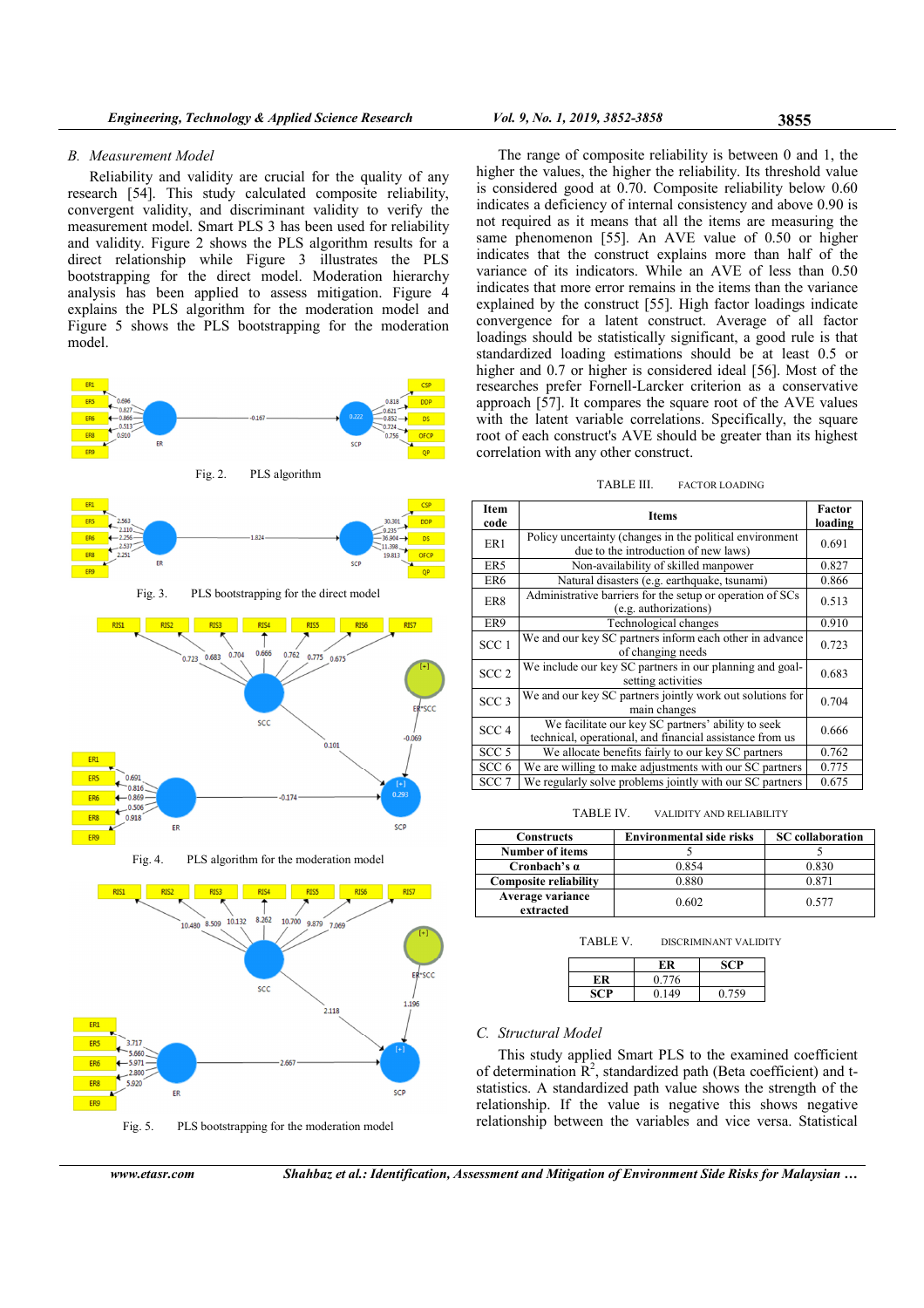level of t-value shows the significant level of a relationship. This study chose 10% level of significance as this is predictive study so chances of error are high.  $R^2$  examines the effect of the independent variables on the dependent variables. Meanwhile, both independent and moderator variables are continuous so interaction terms were calculated from standardized values to avoid collinearity problem. The aim of this study is to evaluate the effects of ER on SCP. This effect is calculated by the coefficient of determination  $\mathbb{R}^2$ .  $\mathbb{R}^2$  is a measure of the proportion of an endogenous construct's variance that is explained by its predictor constructs. Figure 2 applies PLS and it was found that  $R^2=0.22$ . It means all ER caused a decrease in performance by -0.167 or -16.7%. The low value of  $\mathbb{R}^2$  is not surprising as it is consistent with previous studies. It is known that SCP is dependent on numerous factors besides SC risks [27, 28]. In Figure 3 the value of t-statistic is 1.824 which is greater than 1.645. It means ER has a significant negative relationship on performance. Thus  $H_1$  is accepted. There is a need to know that either SCC has the significant positive effect of SCC or not before analyzing SCC as a moderator. Figure 4 shows that the value of  $R^2$  is 0.293 which means that all variables contribute 29.3%. Previous with one independent variable the value of  $\mathbb{R}^2$ was 22%. Thus, there is decrease that means SCC has effect on SCP. Furthermore, in Figure 5 the t-value is 1.196 that is less than  $1.645$  so  $H_2$  is rejected. It can be concluded that ER has a negative and significant effect of SCP while SCC is positively moderating the relationship but this relationship is not significant.

### V. DISCUSSION

The current study proposed that environment side risks negatively affect SCP for Malaysian manufacturing and this hypothesis is accepted. These findings are in line with the findings in [58-60]. However, according to authors in [22] environment side risks rank last when compared to others, but this study is limited to Indian heavy industry only, and it includes limited risk factors under environment side risks. This study anticipated that SC collaboration moderates the relationship between environment side risks and SCP. Figure 4 shows that path coefficient for environment side risks is 0.069 while it can be found in Figure 5 that the t-value is 1.196, whereas path coefficient for a direct relationship between environment side risks and SCP in Model 1 is -0.167. This means that SC collaboration reduces the negativity between the SC risk sources and SCP. These findings are in line with the findings in [61, 62]. Meanwhile, some other studies argue that collaboration/integration mitigate the environment side risks [63-66]. On the other hand, authors in [67] empirically verified that higher environmental uncertainties reduce the resource sharing among organizations, but, in that study, resource sharing meant sharing information and assets for the humanitarian organization in Southeast Asia. It is explained that only humanitarian organizations do not need coordination because they work in extreme levels of uncertainty anyway (disasters, donors' generosity, beneficiaries' demand etc.), so it is very difficult for them to supply and coordinate effectively. Furthermore, regional infrastructure in numerous disaster areas may not be available, and the extent of post-disaster infrastructure disruption may not be predictable.

# VI. CONCLUSION

It can be concluded that Malaysian manufacturing is risky in terms of environment side risks. This study identified 9 types of risks and after systemic process 5 types were found dangerous. Rapid technological changes are the highest effecting risk and natural disasters are a highly affecting risk. The availability of skilled and technical workers is also affecting performance. Administration barriers and policy uncertainty are key reasons for performance decline. There are various approaches for dealing with these risks but collaboration among partners is considered the best approach. Although SCC will not mitigate the effect significantly, it will reduce the uncertain situation and will help the enterprise to deal with a halt. Managers must understand that Malaysian manufacturing is in a dangerous situation and learn how to deal with this danger. Future research can explore operational risks and various other mitigation strategies or approaches.

#### **REFERENCES**

- [1] K. Kungwalsong, Managing Disruption Risks in Global Supply Chains, PhD Thesis, The Pennsylvania State University, 2013
- [2] Harvard Business Review, "Risk Management in a Time of Global Uncertainty", available at: https://hbr.org/2012/03/risk-management-ina-time-of-g.html, 2011
- [3] World Economic Forum, Global Risks 2010: A Global Risk Network Report, World Economic Forum, 2010
- [4] M. Kamalahmadi, M. M. Parast, "A review of the literature on the principles of enterprise and supply chain resilience: Major findings and directions for future research", International Journal of Production Economics, Vol. 171, No. 1, pp. 116-133, 2016
- [5] B. Yang, Y. Yang, "Postponement in supply chain risk management: a complexity perspective", International Journal of Production Economics, Vol. 48, No. 7, pp. 1901-1912, 2010
- [6] S. K. Paul, R. Sarker, D. Essam, "Managing risk and disruption in production-inventory and supply chain systems: A review", Journal of Industrial and Management Optimization, Vol. 12, No. 3, pp. 1009- 1029, 2016
- [7] G. Singh, N. A. Wahid, "Supply Chain Risk Management: A Review", International Journal of Supply Chain Management, Vol. 3, No. 3, pp. 59-67, 2014
- [8] A. A. M. Hassan, A. Zaharudin, A. M. Yunus, "Delays in physical distribution: a case study of sony supply chain solutions Malaysia", in: The Proceedings of The 4th International Seminar on Entrepreneurship and Business (ISEB 2015), Faculty of Entrepreneurship and Business,UMK, pp. 658-674, 2015
- [9] S. Yaakub, H. K. Mustafa, "Supply Chain Risk Management for the SME's", Academic Journal of Interdisciplinary Studies, Vol. 4, No. 1, pp. 151-158, 2015
- [10] N. Hudin, A. B. A. Hamid, "Supply Chain Risk Management in Automotive Small and Medium Enterprises in Malaysia", Applied Mechanics and Materials, Vol. 773-774, pp. 799-803, 2015
- [11] B. S. Saleem, "Malaysia's Economic Challenges?: Implications of Ringgit's Fall. A Report", RSIS Commentary, No. 177, 2015
- [12] Aon Risk Solutions, Global Risk Management Survey, AON, 2015
- [13] Maritime Executive, "Greenpeace blocks Malaysian palm oil company IOI at Rotterdam Port", available at: https://maritimeexecutive.com/article/greenpeace-block-palm-oil-delivery-at-rotterdamport?mod=djemlogistics, 2016
- [14] R. C. Basole, M. A. Bellamy, H. Park, J. Putrevu, "Computational Analysis and Visualization of Global Supply Network Risks", IEEE Transactions on Industrial Informatics, Vol. 12, No. 3, pp. 1206-1213, 2016
- [15] M. S. Shahbaz, R. Z. R. M. Rasi, M. F. Bin Ahmad, and F. Rehman, "What is supply chain risk management? A review", Journal of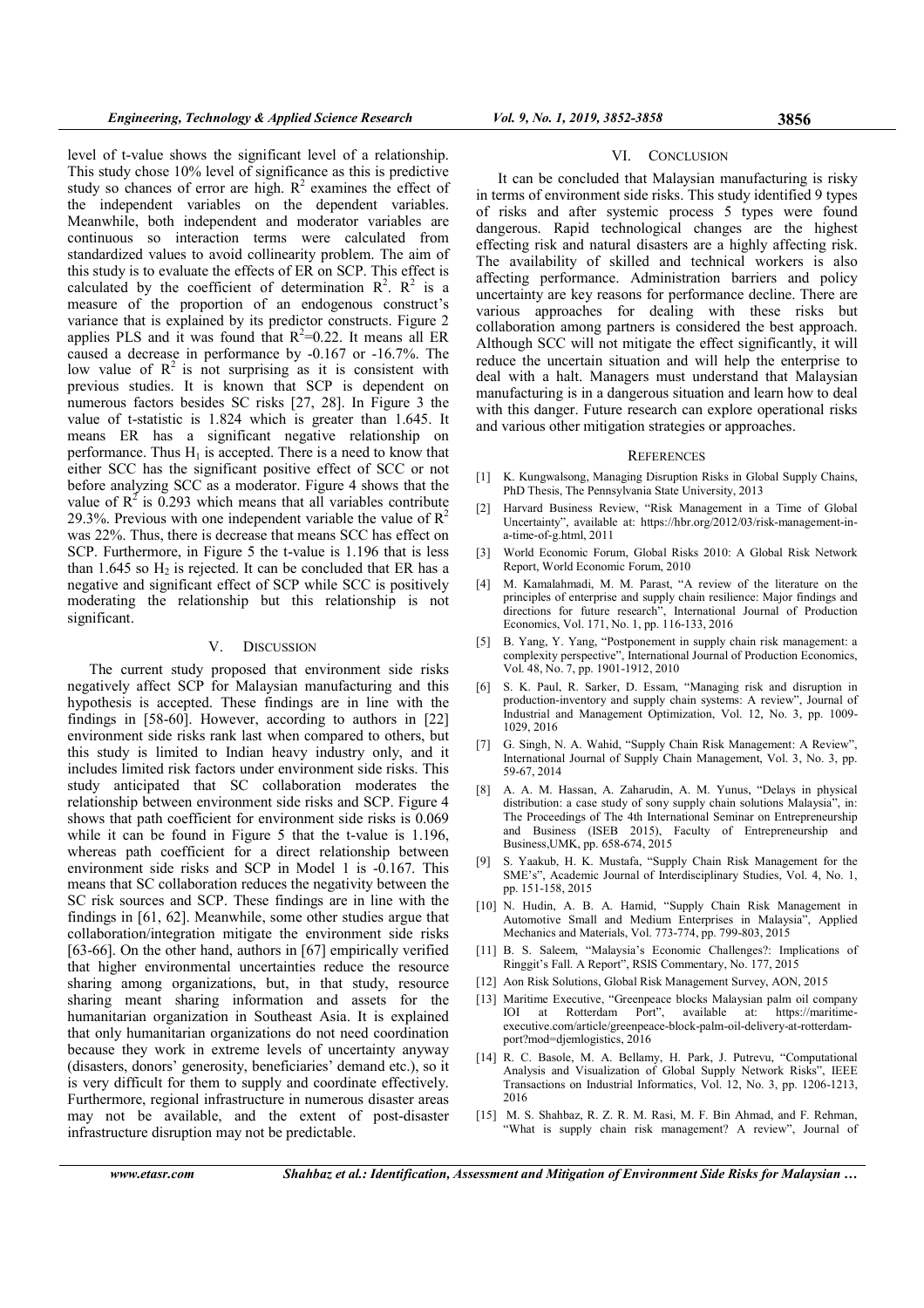Computational and Theoretical Nanoscience., Vol. 23, No. 9, pp. 9233- 9238, 2017

- [16] M. S. Sodhi, B. G. Son, C. S. Tang, "Researchers' Perspectives on Supply Chain Risk Management", Production and Operations Management, Vol. 21, No. 1, pp. 1-13, 2012
- [17] O. Tang, S. N. Musa, "Identifying risk issues and research advancements in supply chain risk management", International Journal of Production Economics, Vol. 133, No. 1, pp. 25-34, 2011
- [18] U. Juttner, H. Peck, M. Christopher, "Supply chain risk management: outlining an agenda for future research", International Journal of Logistics, Vol. 6, No. 4, pp. 197-210, 2003
- [19] U. Juttner, "Supply chain risk management: Understanding the business requirements from a practitioner perspective", International Journal of Logistics Management, Vol. 16, No. 1, pp. 120-141, 2005
- [20] A. Lockamy III, K. McCormack, "Analysing risks in supply networks to facilitate outsourcing decisions", International Journal of Production Economics, Vol. 48, No. 2, pp. 593-611, 2010
- [21] J. Chen, The Role of Supply Chain Collaboration in Supply Chain Risk Mitigation, PhD Thesis, Monash University, 2012
- [22] M. Punniyamoorthy, N. Thamaraiselvan, L. Manikandan, "Assessment of supply chain risk: scale development and validation", Benchmarking: an International Journal, Vol. 20, No. 1, pp. 79-105, 2013
- [23] A. M. Knemeyer, W. Zinn, C. Eroglu, "Proactive planning for catastrophic events in supply chains", Journal of Operations Management, Vol. 27, No. 2, pp. 141-153, 2009
- [24] R. Tummala, T. Schoenherr, "Assessing and managing risks using the Supply Chain Risk Management Process (SCRMP)", Supply Chain Management: an International Journal, Vol. 16, No. 6, pp. 474-483, 2011
- [25] Greenpeace Southeast Asia, "Stop the haze", available at: http://www.greenpeace.org/seasia/stop-the-haze,
- [26] K. B. Hendricks, V. R. Singhal, "The effect of supply chain glitches on shareholder wealth", Journal of Operations Management, Vol. 21, No. 5, pp. 501-522, 2003
- [27] S. M. Wagner, C. Bode, "An Empirical Examination of Supply Chain Performance Along Several Dimensions of Risk", Journal of Business Logistics, Vol. 29, No. 1, pp. 307-325, 2008
- [28] G. A. Zsidisin, B. N. Petkova, L. Dam, "Examining the influence of supply chain glitches on shareholder wealth: does the reason matter?". International Journal of Production Research, Vol. 54, No. 1, pp. 69-82, 2015
- [29] M. S. Shahbaz, R. Z. R. M. Rasi, M. F. Bin Ahmad, S. Sohu, "The impact of supply chain collaboration on operational performance: Empirical evidence from manufacturing of Malaysia", International Journal of Advanced and Applied Sciences, Vol. 5, No. 8, pp. 64-71, 2018.
- [30] M. Christopher, B. Gaudenzi, "Managing risks in sustainable supply chains", Sinergie Italian Journal of Management, Vol. 33, No. 96, pp. 57-73, 2015
- [31] M. Christopher, C. Mena, O. Khan, O. Yurt, "Approaches to managing global sourcing risk", Supply Chain Management: an International Journal, Vol. 16, No. 2, pp. 67-81, 2011
- [32] N. Anand, N. Grover, "Measuring retail supply chain performance: Theoretical model using key performance indicators (KPIs)", Benchmarking: an International Journal, Vol. 22, No. 1, pp. 135-166, 2015
- [33] M. S. Shahbaz, R. Z. R. M. Rasi, M. H. Zulfakar, M. F. Bin Ahmad, Z. Abbas, M. F. Mubarak, "A Novel Metric of Measuring Performance for Supply Chain Risk Management: Drawbacks and Qualities of Good Performance", Journal of Fundamental and Applied Sciences, Vol. 10, No. 3S, pp. 967-988, 2018
- [34] J. Chen, A. S. Sohal, D. I. Prajogo, "Supply chain operational risk mitigation: A collaborative approach", International Journal of Production Economics, Vol. 51, No. 7, pp. 2186-2199, 2013
- [35] I. Sukati, A. B. Hamid, R. Baharun, R. M. Yusoff, "The Study of Supply Chain Management Strategy and Practices on Supply Chain

Performance", Procedia - Social and Behavioral Sciences, Vol. 40, pp. 225–233, 2012

- [36] Alhosani, S. M. Zabri, "A uniform supply chain management framework for oil and gas sector : A preliminary review", International Journal of Advanced and Applied Sciences, Vol. 5, No. 2, pp. 19-24, 2018
- R. B. Handfield, K. McCormack, Supply Chain Risk Management Minimizing Disruptions in Global Sourcing, New York and London: Auerbach Publications Taylor & Francis Group, 2008
- [38] A. R. Ravindran, D. P. Warsing, Supply Chain Engineering: Models and Applications, CRC Press Taylor & Francis Group, 2013
- [39] I. Manuj, J. T. Mentzer, "Global supply chain risk management strategies", International Journal of Physical Distribution & Logistics Management, Vol. 38, No. 3, pp. 192-223, 2008
- [40] E. Fradinata, S. Suthummanon, and W. Suntiamorntut, "Reducing the bullwhip effect from signal demand of hybrid artificial neural network models of supply chain in Indonesia", International Journal of Advanced and Applied Sciences, Vol. 4, No. 10, pp. 64-75, 2017
- [41] T. Ng, M. Ghobakhloo, "What derives lean manufacturing effectiveness : An interpretive structural model", International Journal of Advanced and Applied Sciences, Vol. 4, No. 8, pp. 104–111, 2017
- [42] U. S. Resilience Project, Dow Chemical: Strategies for Supply Chain Security and Sustainability, 2011
- [43] S. M. Wagner, C. Bode, "An empirical investigation into supply chain vulnerability", Journal of Purchasing and Supply Management, Vol. 12, No. 6, pp. 301-312, 2006
- [44] K. Kauppi, A. Longoni, F. Caniato, M. Kuula, "Managing country disruption risks and improving operational performance: risk management along integrated supply chains", International Journal of Production Economics, Vol. 182, pp. 484-495, 2016
- [45] M. S. Shahbaz, R. Z. R. M. Rasi, M. H. Zulfakar, M. F. Bin Ahmad, M. M. Asad, "Theoretical Framework Development for Supply Chain Risk Management for Malaysian Manufacturing", International Journal of Supply Chain Management, Vol. 7, No. 6, pp. 325-338, 2018
- [46] B. M. Byrne, Structural Equation Modeling with AMOS:Basic Concepts, Applications, and Programming, Psychology Press, 2010
- [47] D. E. Cantor, J. Blackhurst, M. Y. Pan, M. Crum, "Examining the role of stakeholder pressure and knowledge management on supply chain risk and demand responsiveness", International Journal of Logistics Management, Vol. 25, No. 1, pp. 202-223, 2014
- [48] A. Bin Daud, "A Study on Lean Supply Chain Implementation in Malaysia's Electrical and Electronics Industry, Unpublished MSc Thesis, USM, Malaysia, 2010
- [49] B. B. Flynn, B. Huo, X. Zhao, "The impact of supply chain integration on performance: A contingency and configuration approach", Journal of Operations Management, Vol. 28, No. 1, pp. 58-71, 2010
- [50] F. S. R. Effendi, "The Determinants of Logistics Efficiency in https://papers.ssrn.com/sol3/papers.cfm? abstract\_id=2702315, 2015
- [51] C. Ataseven, A. Nair, "Assessment of Supply Chain Integration and Performance Relationships: A Meta-Analytic Investigation of the Literature", International Journal of Production Economics, Vol. 185, pp. 252-265, 2017
- [52] M. S. Shahbaz, A. F. Chandio, M. Oad, A. Ahmed, R. Ullah, "Stakeholders' Management Approaches in Construction Supply Chain : a New Perspective of Stakeholder's Theory", International Journal of Sustainable Construnction Engineering & Technology, Vol. 9, No. 2, pp. 16–26, 2018
- [53] R. V. Krejcie, D. W. Morgan, "Determining Sample Size for Research Activities", Educational & Psychological Measurement, Vol. 30, pp. 607–610, 1970
- [54] M. Saunders, P. Lewis, A. Thornhill, Research Methods For Business Students, Pearson Education Ltd, 2007
- [55] J. F. J. Hair, G. T. M. Hult, C. M. Ringle, M. Sarstedt, A Primer on Partial Least Squares Structural Equation Modeling (PLS-SEM), SAGE Publications, 2014
- [56] J. F. Hair, W. C. Black, B. J. Babin, R. E. Anderson, Multivariate Data Analysis, Pearson Education Ltd, 2014